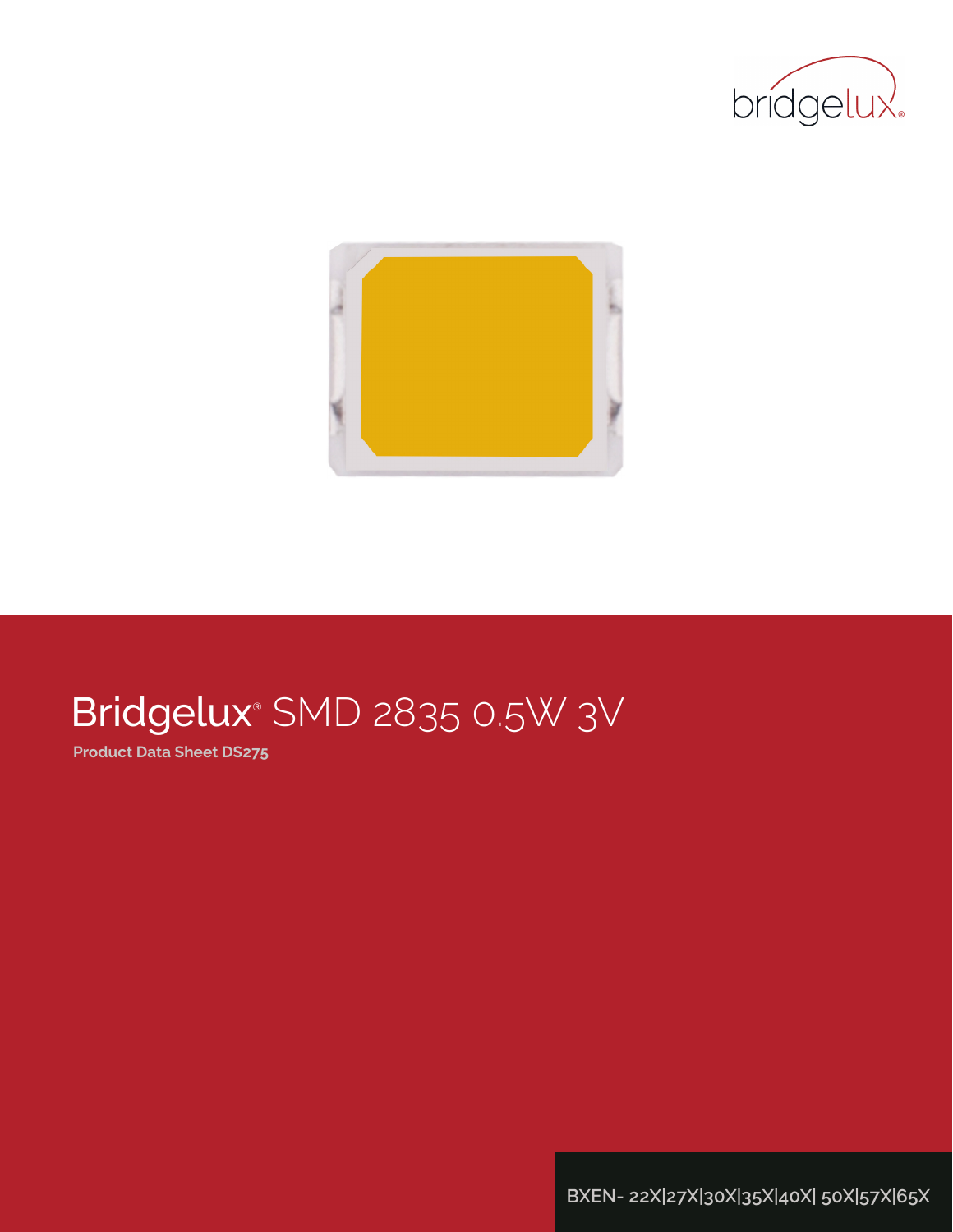# 2835  $\overline{\bigcap}$ **INS**



### Introduction

The Bridgelux SMD 2835 mid power LED is cold-color targeted, which ensures that the LEDs fall within their specified color bin at the typical application conditions of 25°C. With its broad lumen coverage and wide range of CCT options, the SMD 2835 provides unparalleled design-in flexibility for indoor and outdoor lighting applications. The SMD 2835 is ideal as a drop-in replacement for emitters with an industry standard 2.8mm x 3.5mm footprint. • Market The Sammer School Control Control Control Control Control Control Control Control Control Control Control Control Control Control Control Control Control Control Control Control Control Control Control Control Con

#### **Features**

- Industry-standard 2835 footprint
- 5 bin color control
- Cold-color targeting ensures that color is within the ANSI bin at the typical application conditions of 25°C
- Enables 3- and 5-step MacAdam ellipse custom binning kits
- RoHS compliant and lead free
- Multiple CCT configurations for a wide range of lighting applications

#### **Benefits**

- Lower operating and manufacturing cost
- Ease of design and rapid go-to-market
- Uniform, consistent white light
- Reliable and constant white point
- Compliant with environmental standards
- · Design flexibility

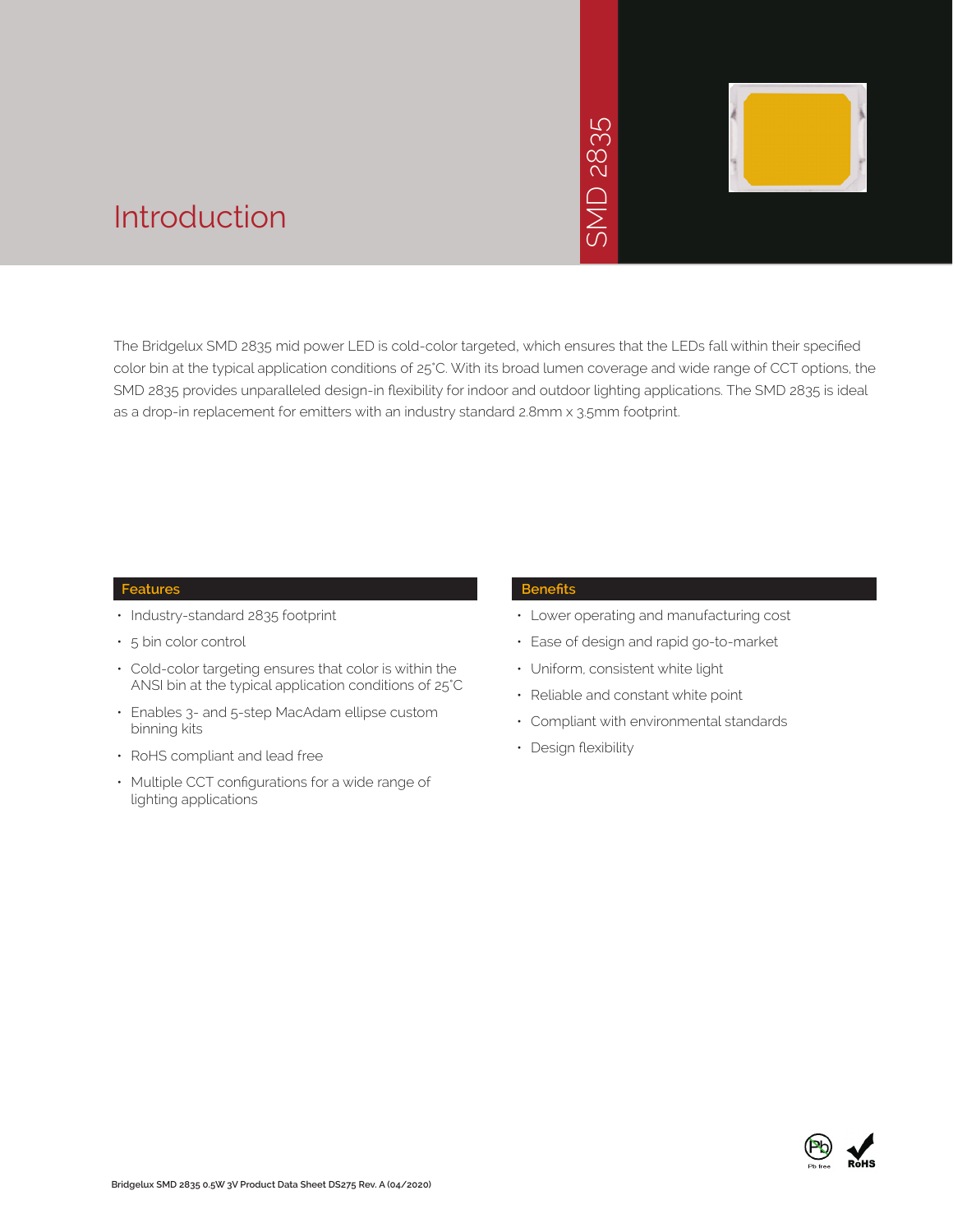### **Contents**

| Product Feature Map               | $\overline{c}$ |
|-----------------------------------|----------------|
| Product Nomenclature              | $\overline{c}$ |
| <b>Product Test Conditions</b>    | $\overline{c}$ |
| <b>Product Selection Guide</b>    | 3              |
| <b>Electrical Characteristics</b> | $\overline{4}$ |
| Absolute Maximum Ratings          | 5              |
| <b>Product Bin Definitions</b>    | 6              |
| Performance Curves                | 9              |
| <b>Typical Radiation Pattern</b>  | 12             |
| Typical Color Spectrum            | 13             |
| <b>Mechanical Dimensions</b>      | 14             |
| Reliability                       | 15             |
| <b>Reflow Characteristics</b>     | 16             |
| Packaging                         | 17             |
| Design Resources                  | 19             |
| Precautions                       | 19             |
| <b>Disclaimers</b>                | 19             |
| About Bridgelux                   | 20             |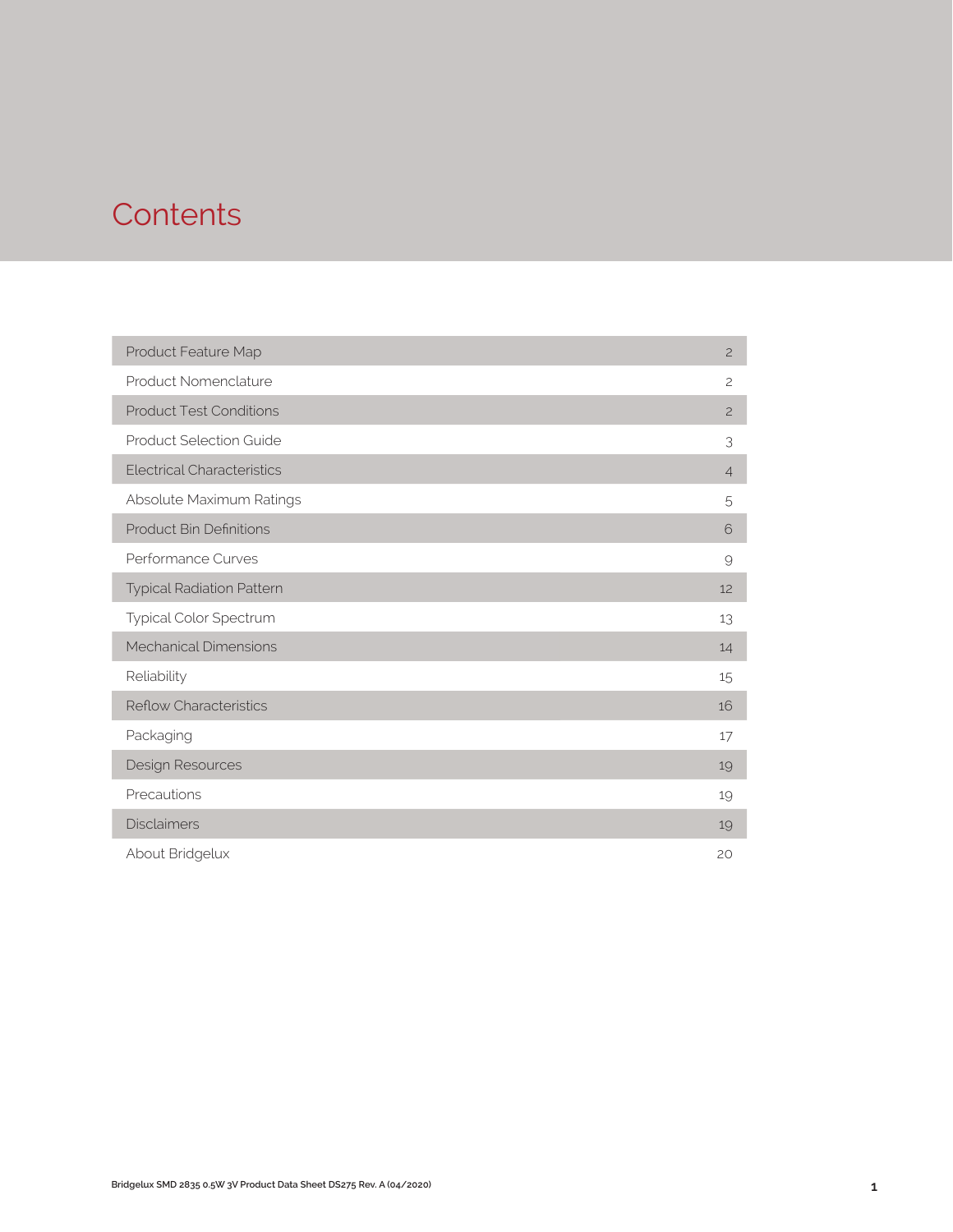### Product Feature Map

Bridgelux SMD LED products come in industry standard package sizes and follow ANSI binning standards. These LEDs are optimized for cost and performance, helping to ensure highly competitive system lumen per dollar performance while addressing the stringent efficacy and reliability standards required for modern lighting applications.





#### **Product Test Conditions**

Bridgelux SMD 2835 LEDs are tested and binned with a 10ms pulse of 150mA at T<sub>j</sub> (junction temperature)=T<sub>sp</sub> (solder point temperature) =25°C. Forward voltage and luminous flux are binned at a T<sub>j</sub>-T<sub>sp</sub>=25°C.while color is cold targeted at a T<sub>sp</sub> of 25°C.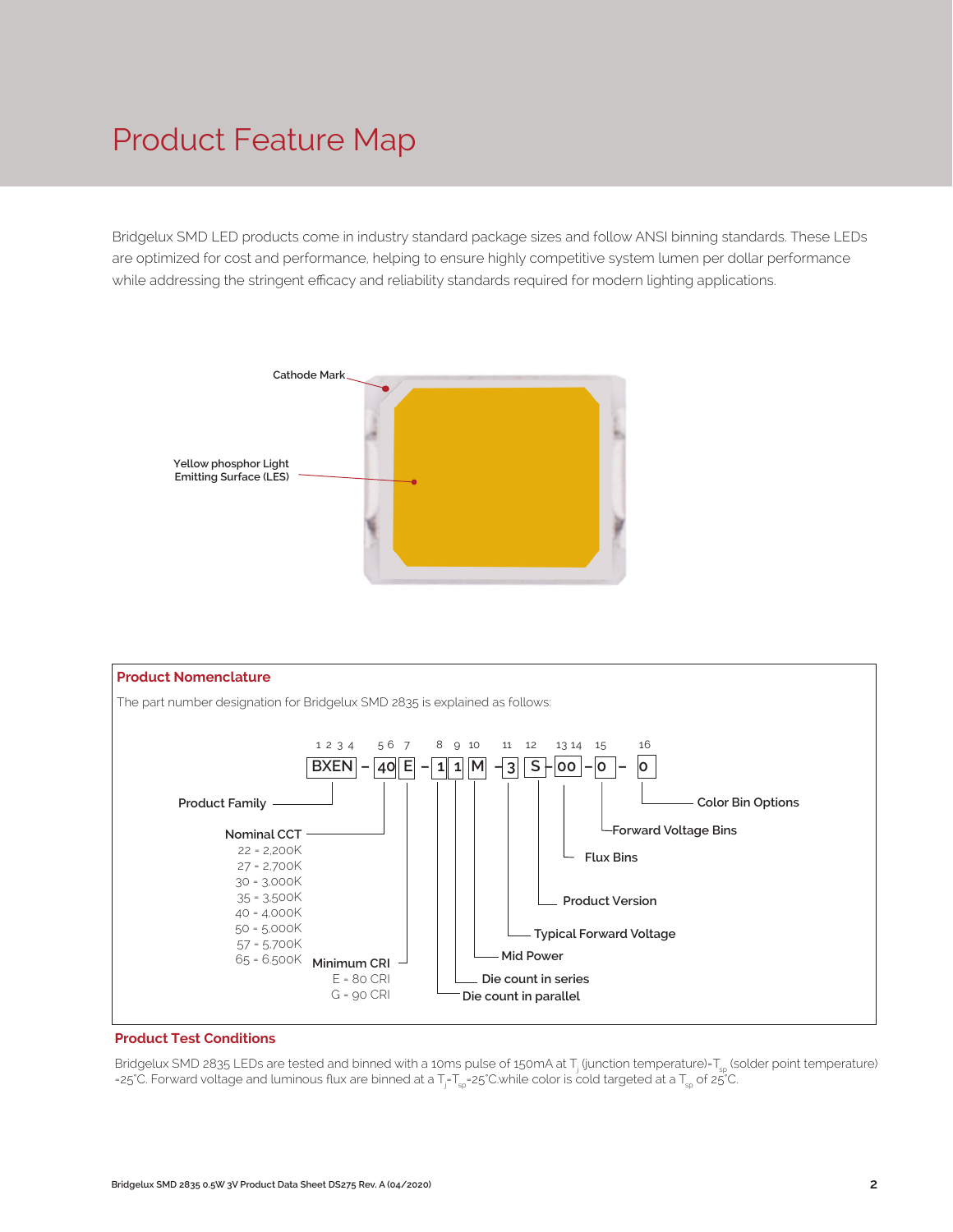### Product Selection Guide

The following product configurations are available:

| Nominal CCT <sup>2</sup><br>Part Number <sup>1,6</sup><br>(K) |      | CRI3.5 | <b>Nominal</b><br><b>Drive Current</b> |            | Forward Voltage <sup>4.5</sup><br>(V) |            | <b>Typical Pulsed</b><br>Flux (lm)4.5 | <b>Typical Power</b><br>(W) | <b>Typical Efficacy</b><br>(lm/W) |
|---------------------------------------------------------------|------|--------|----------------------------------------|------------|---------------------------------------|------------|---------------------------------------|-----------------------------|-----------------------------------|
|                                                               |      |        | (mA)                                   | <b>Min</b> | <b>Typical</b>                        | <b>Max</b> |                                       |                             |                                   |
| BXEN-22E-11M-3S-00-0-0                                        | 2200 | 80     | 150                                    | 2.80       | 3.22                                  | 3.40       | 53                                    | 0.5                         | 110                               |
| BXEN-22G-11M-3S-00-0-0                                        | 2200 | 90     | 150                                    | 2.80       | 3.22                                  | 3.40       | 45                                    | 0.5                         | 93                                |
| BXEN-27E-11M-3S-00-0-0                                        | 2700 | 80     | 150                                    | 2.80       | 3.22                                  | 3.40       | 61                                    | 0.5                         | 126                               |
| BXEN-27G-11M-3S-00-0-0                                        | 2700 | 90     | 150                                    | 2.80       | 3.22                                  | 3.40       | 52                                    | 0.5                         | 108                               |
| BXEN-30E-11M-3S-00-0-0                                        | 3000 | 80     | 150                                    | 2.80       | 3.22                                  | 3.40       | 63                                    | 0.5                         | 130                               |
| BXEN-30G-11M-3S-00-0-0                                        | 3000 | 90     | 150                                    | 2.80       | 3.22                                  | 3.40       | 54                                    | 0.5                         | 112                               |
| BXEN-35E-11M-3S-00-0-0                                        | 3500 | 80     | 150                                    | 2.80       | 3.22                                  | 3.40       | 63                                    | 0.5                         | 130                               |
| BXEN-35G-11M-3S-00-0-0                                        | 3500 | 90     | 150                                    | 2.80       | 3.22                                  | 3.40       | 54                                    | 0.5                         | 112                               |
| BXEN-40E-11M-3S-00-0-0                                        | 4000 | 80     | 150                                    | 2.80       | 3.22                                  | 3.40       | 66.5                                  | 0.5                         | 138                               |
| BXEN-40G-11M-3S-00-0-0                                        | 4000 | 90     | 150                                    | 2.80       | 3.22                                  | 3.40       | 57                                    | 0.5                         | 118                               |
| BXEN-50E-11M-3S-00-0-0                                        | 5000 | 80     | 150                                    | 2.80       | 3.22                                  | 3.40       | 66.5                                  | 0.5                         | 138                               |
| BXEN-50G-11M-3S-00-0-0                                        | 5000 | 90     | 150                                    | 2.80       | 3.22                                  | 3.40       | 57                                    | 0.5                         | 118                               |
| BXEN-57E-11M-3S-00-0-0                                        | 5700 | 80     | 150                                    | 2.80       | 3.22                                  | 3.40       | 66                                    | 0.5                         | 137                               |
| BXEN-57G-11M-3S-00-0-0                                        | 5700 | 90     | 150                                    | 2.80       | 3.22                                  | 3.40       | 56.5                                  | 0.5                         | 117                               |
| BXEN-65E-11M-3S-00-0-0                                        | 6500 | 80     | 150                                    | 2.80       | 3.22                                  | 3.40       | 65                                    | 0.5                         | 135                               |
| BXEN-65G-11M-3S-00-0-0                                        | 6500 | 90     | 150                                    | 2.80       | 3.22                                  | 3.40       | 56.5                                  | 0.5                         | 117                               |

#### **Table 1:** Selection Guide, Pulsed Measurement Data at 150mA (T<sub>j</sub>=T<sub>sp</sub>=25°C)

**Table 2:** Selection Guide, Pulsed Test Performance (T<sub>sp</sub> = 85°C)<sup>7,8</sup>

| Part Number <sup>16</sup> | Nominal CCT <sup>2</sup><br>(K) | CRI3.5 | <b>Nominal Drive</b><br>Current |            | Forward Voltage <sup>5</sup><br>(V) |      | <b>Typical Pulsed</b><br>Flux (lm) <sup>5</sup> | <b>Typical Power</b><br>$($ W $)$ | <b>Typical Efficacy</b><br>$\frac{1}{2}$ |
|---------------------------|---------------------------------|--------|---------------------------------|------------|-------------------------------------|------|-------------------------------------------------|-----------------------------------|------------------------------------------|
|                           |                                 |        | (mA)                            | <b>Min</b> | <b>Typical</b>                      | Max  |                                                 |                                   |                                          |
| BXEN-22E-11M-3S-00-0-0    | 2200                            | 80     | 150                             | 2.76       | 3.18                                | 3.36 | 47                                              | 0.5                               | 98                                       |
| BXEN-22G-11M-3S-00-0-0    | 2200                            | 90     | 150                             | 2.76       | 3.18                                | 3.36 | 40                                              | 0.5                               | 83                                       |
| BXEN-27E-11M-3S-00-0-0    | 2700                            | 80     | 150                             | 2.76       | 3.18                                | 3.36 | 54                                              | 0.5                               | 112                                      |
| BXEN-27G-11M-3S-00-0-0    | 2700                            | 90     | 150                             | 2.76       | 3.18                                | 3.36 | 46                                              | 0.5                               | 96                                       |
| BXEN-30E-11M-3S-00-0-0    | 3000                            | 80     | 150                             | 2.76       | 3.18                                | 3.36 | 55                                              | 0.5                               | 116                                      |
| BXEN-30G-11M-3S-00-0-0    | 3000                            | 90     | 150                             | 2.76       | 3.18                                | 3.36 | 47                                              | 0.5                               | 100                                      |
| BXEN-35E-11M-3S-00-0-0    | 3500                            | 80     | 150                             | 2.76       | 3.18                                | 3.36 | 55                                              | 0.5                               | 116                                      |
| BXEN-35G-11M-3S-00-0-0    | 3500                            | 90     | 150                             | 2.76       | 3.18                                | 3.36 | 47                                              | 0.5                               | 100                                      |
| BXEN-40E-11M-3S-00-0-0    | 4000                            | 80     | 150                             | 2.76       | 3.18                                | 3.36 | 58                                              | 0.5                               | 123                                      |
| BXEN-40G-11M-3S-00-0-0    | 4000                            | 90     | 150                             | 2.76       | 3.18                                | 3.36 | 50                                              | 0.5                               | 105                                      |
| BXEN-50E-11M-3S-00-0-0    | 5000                            | 80     | 150                             | 2.76       | 3.18                                | 3.36 | 58                                              | 0.5                               | 123                                      |
| BXEN-50G-11M-3S-00-0-0    | 5000                            | 90     | 150                             | 2.76       | 3.18                                | 3.36 | 50                                              | 0.5                               | 105                                      |
| BXEN-57E-11M-3S-00-0-0    | 5700                            | 80     | 150                             | 2.76       | 3.18                                | 3.36 | 58                                              | 0.5                               | 122                                      |
| BXEN-57G-11M-3S-00-0-0    | 5700                            | 90     | 150                             | 2.76       | 3.18                                | 3.36 | 50                                              | 0.5                               | 104                                      |
| BXEN-65E-11M-3S-00-0-0    | 6500                            | 80     | 150                             | 2.76       | 3.18                                | 3.36 | 57                                              | 0.5                               | 120                                      |
| BXEN-65G-11M-3S-00-0-0    | 6500                            | 90     | 150                             | 2.76       | 3.18                                | 3.36 | 50                                              | 0.5                               | 104                                      |

Notes for Tables 1 & 2:

1. The last 6 characters (including hyphens '-') refer to flux bins, forward voltage bins, and color bin options, respectively. "00-0-0" denotes the full distribution of flux, forward voltage, and 5 SDCM color.

 Example: BXEN-40E-11M-3S-00-0-0 refers to the full distribution of flux, forward voltage, and color within a 4000K 5-step ANSI standard chromaticity region with a minimum of 80CRI, 1x1 die configuration, mid power, 3.22V typical forward voltage.

- 2. Product CCT is cold targeted at Tsp = 25°C. Nominal CCT as defined by ANSI C78.377-2011.
- 3. Listed CRIs are minimum values and include test tolerance.
- 4. Products tested under pulsed condition (10ms pulse width) at nominal drive current where Tj=Tsp=25°C.
- 5. Bridgelux maintains a ±7.5% tolerance on luminous flux measurements, ±0.1V tolerance on forward voltage measurements, and ±2 tolerance on CRI measurements for the SMD 2835.
- 6. Refer to Table 5 and Table 6 for Bridgelux SMD 2835 Luminous Flux Binning and Forward Voltage Binning information.
- 7. Typical pulsed test performance values are provided as reference only and are not a guarantee of performance.
- 8. Typical performance is estimated based on operation under pulsed current with LED emitter mounted onto a heat sink with thermal interface material and the solder point temperature maintained at 85°C. Based on Bridgelux test setup, values may vary depending on the thermal design of the luminaire and/or the exposed environment to which the product is subjected.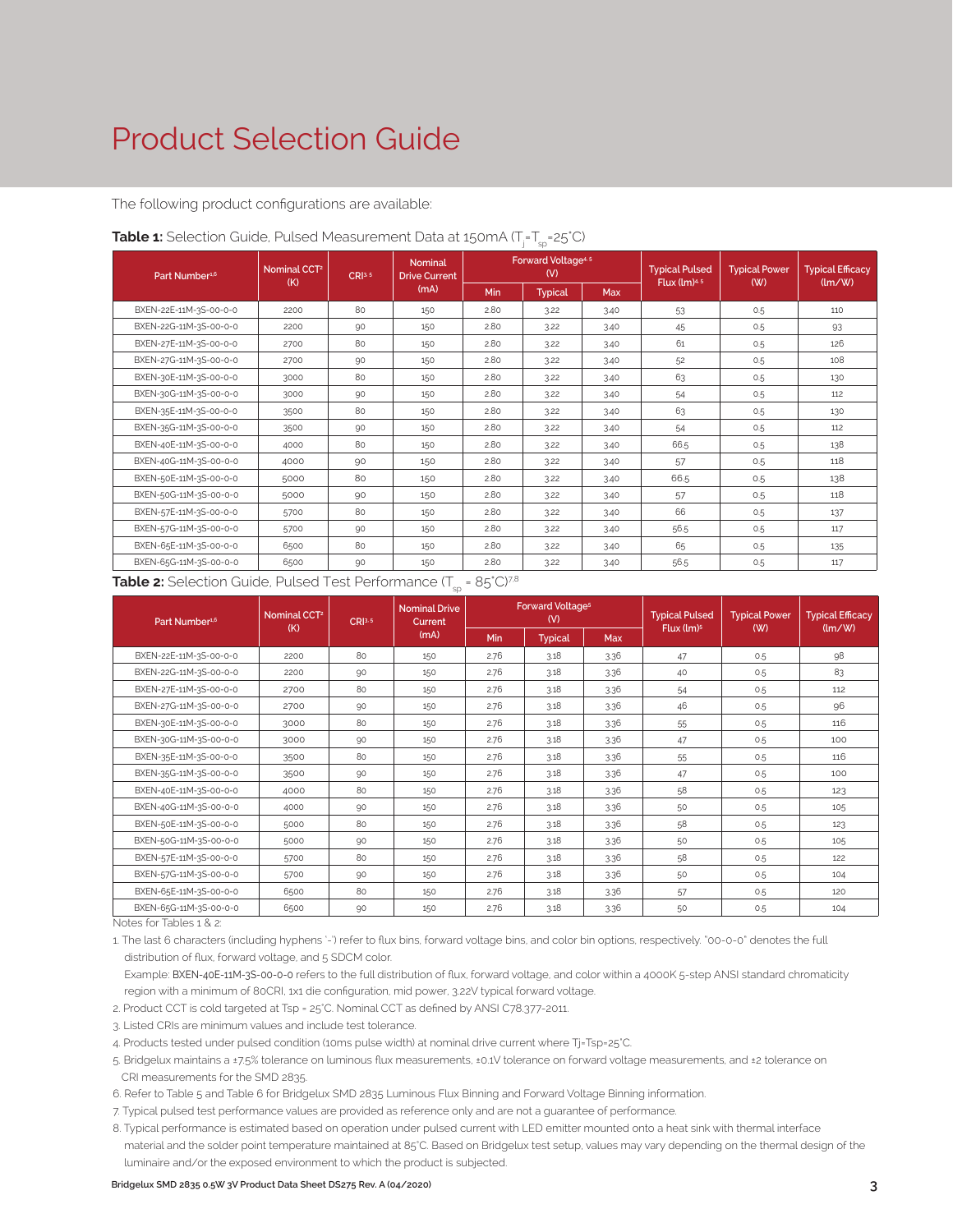# Electrical Characteristics

#### **Table 3: Electrical Characteristics**

|                          | <b>Drive Current</b> |                                  | <b>Forward Voltage</b><br>$(V)$ 2.3 |                | <b>Typical</b><br><b>Temperature</b><br><b>Coefficient</b>     | <b>Typical</b><br><b>Thermal</b><br><b>Resistance</b>                |  |
|--------------------------|----------------------|----------------------------------|-------------------------------------|----------------|----------------------------------------------------------------|----------------------------------------------------------------------|--|
| Part Number <sup>1</sup> | (mA)                 | <b>Minimum</b><br><b>Typical</b> |                                     | <b>Maximum</b> | of Forward<br>Voltage<br>$\Delta V_{\rm s}/\Delta T$<br>(mV/C) | <b>Junction</b><br>to Solder Point <sup>4</sup><br>$R_{j-sp}$ (°C/W) |  |
| BXEN-XXX-11M-3S-00-0-0   | 150                  | 2.80                             | 3.22                                | 3.40           | $-0.69$                                                        | 36                                                                   |  |

Notes for Tables 3:

1. The last 6 characters (including hyphens '-') refer to flux bins, forward voltage bins, and color bin options, respectively. "00-0-0" denotes the full distribution of flux, forward voltage, and 5 SDCM color.

 Example: BXEN-40E-11M-3S-00-0-0 refers to the full distribution of flux, forward voltage, and color within a 4000K 5-step ANSI standard chromaticity region with a minimum of 80CRI, 1x1 die configuration, mid power, 3.22V typical forward voltage.

2. Bridgelux maintains a tolerance of ± 0.1V on forward voltage measurements. Voltage minimum and maximum values at the nominal drive current are guaranteed by 100% test.

3. Products tested under pulsed condition (10ms pulse width) at nominal drive current where Tsp = 25°C.

4. Thermal resistance value was calculated using total electrical input power; optical power was not subtracted from input power.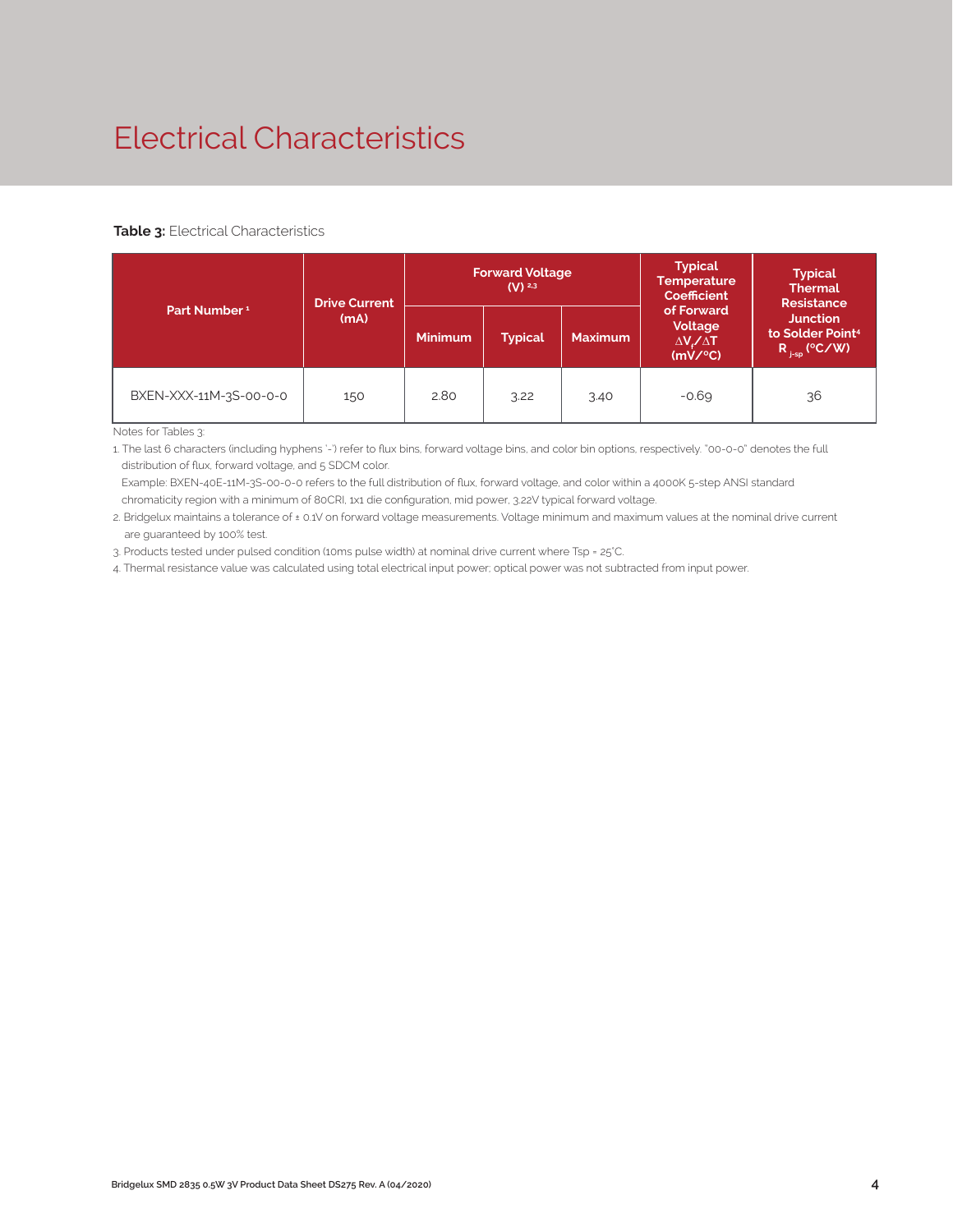# Absolute Maximum Ratings

#### **Table 4:** Maximum Ratings

| Parameter                                             | Maximum Rating                                  |  |  |  |
|-------------------------------------------------------|-------------------------------------------------|--|--|--|
| LED Junction Temperature $(T_i)$                      | $125^{\circ}$ C                                 |  |  |  |
| Storage Temperature                                   | $-40^{\circ}$ C to $+105^{\circ}$ C             |  |  |  |
| Operating Solder Point Temperature (T <sub>Sp</sub> ) | $-40^{\circ}$ C to $+85^{\circ}$ C              |  |  |  |
| <b>Soldering Temperature</b>                          | 260°C or lower for a maximum of 10 seconds      |  |  |  |
| Maximum Drive Current                                 | 150 <sub>m</sub> A                              |  |  |  |
| Maximum Peak Pulsed Forward Current <sup>1</sup>      | 300 <sub>m</sub> A                              |  |  |  |
| Maximum Reverse Voltage <sup>2</sup>                  |                                                 |  |  |  |
| Moisture Sensitivity Rating                           | MSL <sub>3</sub>                                |  |  |  |
| Electrostatic Discharge                               | 2kV HBM. JEDEC-JS-001-HBM and JEDEC-JS-001-2012 |  |  |  |

Notes for Tables 4:

1. Bridgelux recommends a maximum duty cycle of 10% and pulse width of 10 ms when operating LED SMD at maximum peak pulsed current specified. Maximum peak pulsed current indicate values where LED SMD can be driven without catastrophic failures.

2. Light emitting diodes are not designed to be driven in reverse voltage and will not produce light under this condition. no rating is provided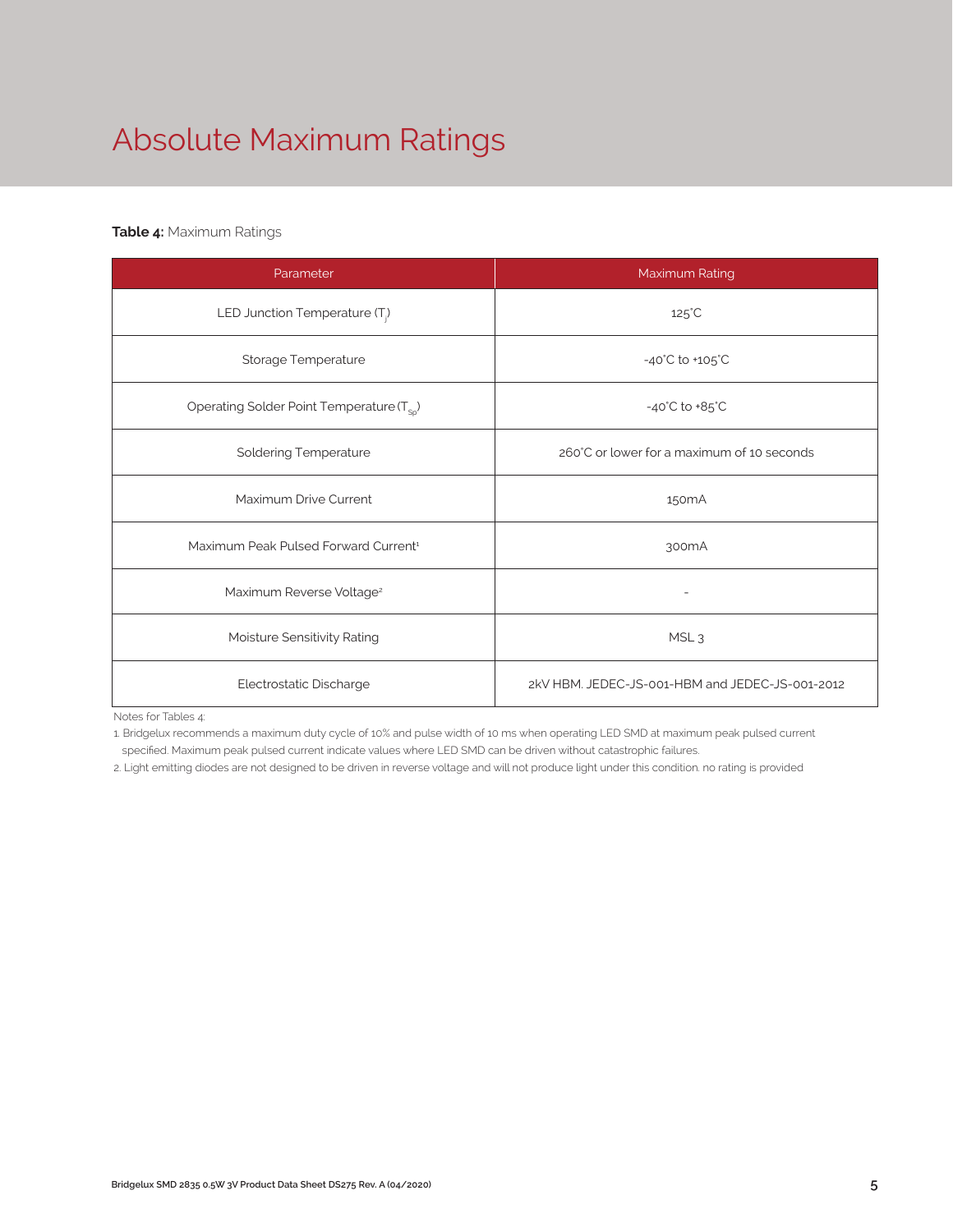# Product Bin Definitions

Table 5 lists the standard photometric luminous flux bins for Bridgelux SMD 2835 LEDs. Although several bins are listed, product availability in a particular bin varies by production run and by product performance. Not all bins are available in all CCTs.

|                 |         | --             |             |                  |
|-----------------|---------|----------------|-------------|------------------|
| <b>Bin Code</b> | Minimum | <b>Maximum</b> | <b>Unit</b> | <b>Condition</b> |
| 29              | 45      | 50             |             |                  |
| 2A              | 50      | 55             |             |                  |
| 2B              | 55      | 60             |             |                  |
| 2C              | 60      | 65             | lm          | $I_F = 150mA$    |
| 2D              | 65      | 70             |             |                  |
| 2E              | 70      | 75             |             |                  |

#### **Table 5:** Luminous Flux Bin Definitions at 150mA, T<sub>sp</sub>=25°C

Note for Tables 5:

1. Bridgelux maintains a tolerance of ±7.5% on luminous flux measurements.

#### **Table 6:** Forward Voltage Bin Definition at 150mA, T<sub>op</sub>=25°C

| <b>Bin Code</b> | Minimum | <b>Maximum</b> | <b>Unit</b> | <b>Condition</b> |
|-----------------|---------|----------------|-------------|------------------|
|                 | 2.8     | 2.9            |             |                  |
| В               | 2.9     | 3.0            |             |                  |
|                 | 3.0     | 3.1            |             |                  |
|                 | 3.1     | 3.2            |             | $I_F = 150mA$    |
|                 | 3.2     | 3.3            |             |                  |
|                 | 3.3     | 3.4            |             |                  |

Note for Tables 6:

1. Bridgelux maintains a tolerance of ± 0.1V on forward voltage measurements.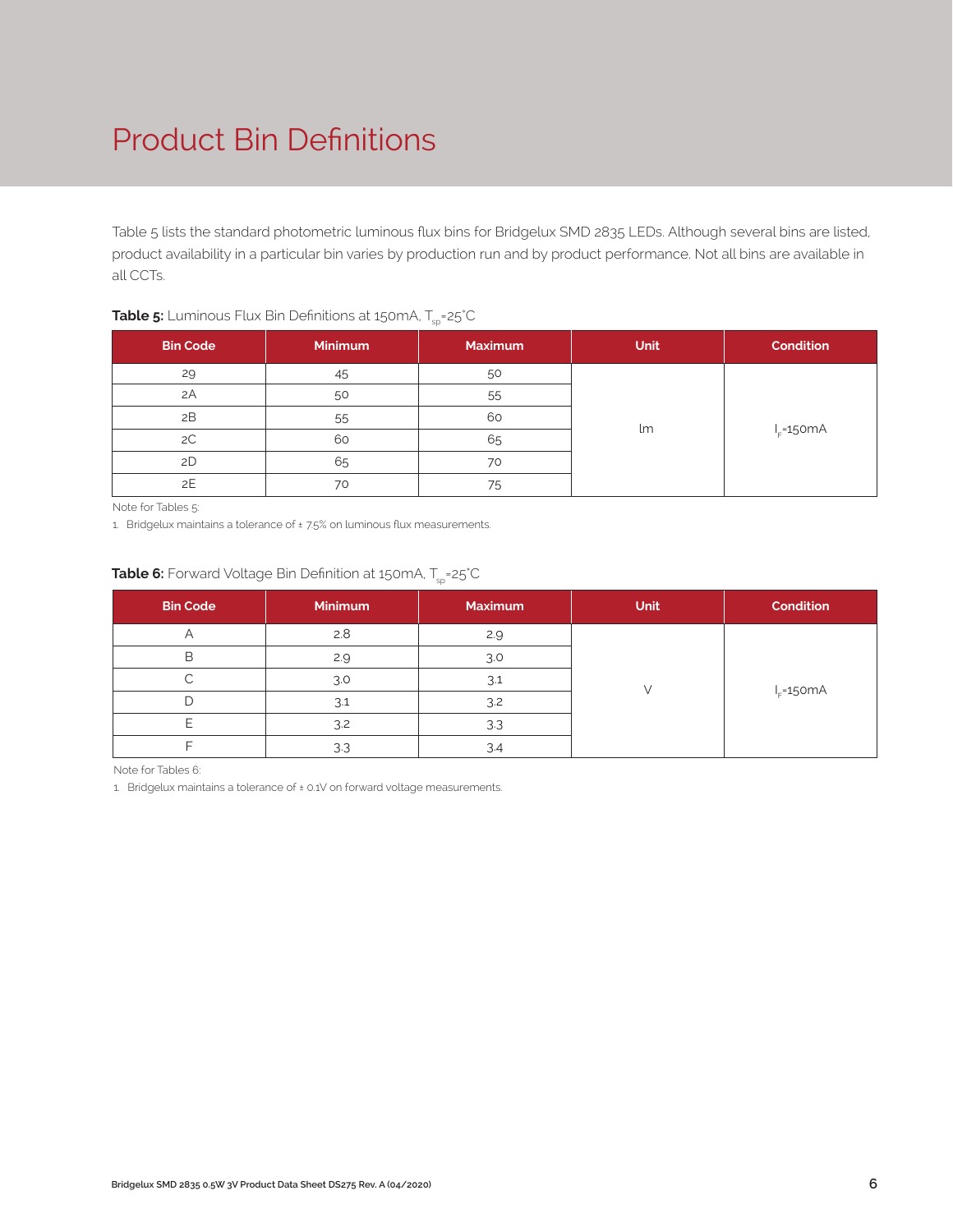### Product Bin Definitions

| <b>CCT</b> |                    |          | <b>Center Point</b> |                   | <b>Minor Axis</b> | <b>Ellipse</b>        | <b>Color Bin</b> |  |
|------------|--------------------|----------|---------------------|-------------------|-------------------|-----------------------|------------------|--|
|            | <b>Color Space</b> | <b>X</b> | Y                   | <b>Major Axis</b> |                   | <b>Rotation Angle</b> |                  |  |
|            | 3 SDCM             | 0.5018   | 0.4153              | 0.00863           | 0.00398           | 49.27                 | $\mathbf{1}$     |  |
| 2200K      | 5 SDCM             | 0.5018   | 0.4153              | 0.01438           | 0.00663           | 49.27                 | 1/A/B/C/D        |  |
|            | 3 SDCM             | 0.4578   | 0.4101              | 0.00810           | 0.00420           | 53.70                 | $\mathbf{1}$     |  |
| 2700K      | 5 SDCM             | 0.4578   | 0.4101              | 0.01350           | 0.00700           | 53.70                 | 1/A/B/C/D        |  |
|            | 3 SDCM             | 0.4338   | 0.4030              | 0.00834           | 0.00408           | 53.22                 | $\mathbf{1}$     |  |
| 3000K      | 5 SDCM             | 0.4338   | 0.4030              | 0.01390           | 0.00680           | 53.22                 | 1/A/B/C/D        |  |
|            | 3 SDCM             | 0.4073   | 0.3917              | 0.00927           | 0.00414           | 54.00                 | $\mathbf 1$      |  |
| 3500K      | 5 SDCM             | 0.4073   | 0.3917              | 0.01545           | 0.00690           | 54.00                 | 1/A/B/C/D        |  |
|            | 3 SDCM             | 0.3818   | 0.3797              | 0.00939           | 0.00402           | 53.72                 | $1\,$            |  |
| 4000K      | 5 SDCM             | 0.3818   | 0.3797              | 0.01565           | 0.00670           | 53.72                 | 1/A/B/C/D        |  |
|            | 3 SDCM             | 0.3447   | 0.3553              | 0.00822           | 0.00354           | 59.62                 | $\mathbf{1}$     |  |
| 5000K      | 5 SDCM             | 0.3447   | 0.3553              | 0.01370           | 0.00590           | 59.62                 | 1/A/B/C/D        |  |
|            | 3 SDCM             | 0.3287   | 0.3417              | 0.00746           | 0.00320           | 59.09                 | $\mathbf{1}$     |  |
| 5700K      | 5 SDCM             | 0.3287   | 0.3417              | 0.01243           | 0.00533           | 59.09                 | 1/A/B/C/D        |  |
|            | 3 SDCM             | 0.3123   | 0.3282              | 0.00669           | 0.00285           | 58.57                 | $1\,$            |  |
| 6500K      | 5 SDCM             | 0.3123   | 0.3282              | 0.01115           | 0.00475           | 58.57                 | 1/A/B/C/D        |  |

#### **Table 7:** 3- and 5-step MacAdam Ellipse Color Bin Definitions

| Point   | 2200K  |        |        | 2700K  | 3000K  |              | 3500K  |        | 4000K  |        | 5000K  |        | 5700K  |        | 6500K  |        |
|---------|--------|--------|--------|--------|--------|--------------|--------|--------|--------|--------|--------|--------|--------|--------|--------|--------|
|         | x      | Y      | x      | У      | x      | $\mathbf{v}$ | x      | y      | x      | У      | x      | v      | x      | У      | x      | v      |
|         | 0.5135 | 0.4220 | 0.4645 | 0.4216 | 0.4398 | 0.4149       | 0.4129 | 0.4047 | 0.3859 | 0.3921 | 0.3460 | 0.3658 | 0.3290 | 0.3504 | 0.3119 | 0.3353 |
| V-up    | 0.5089 | 0.4193 | 0.4618 | 0.4170 | 0.4374 | 0.4101       | 0.4107 | 0.3995 | 0.3842 | 0.3872 | 0.3455 | 0.3616 | 0.3289 | 0.3469 | 0.3120 | 0.3325 |
|         | 0.4907 | 0.4082 | 0.4489 | 0.4081 | 0.4245 | 0.3997       | 0.3972 | 0.3867 | 0.3714 | 0.3733 | 0.3361 | 0.3484 | 0.3210 | 0.3367 | 0.3052 | 0.3213 |
| V-down  | 0.4952 | 0.4110 | 0.4524 | 0.4089 | 0.4282 | 0.4010       | 0.4012 | 0.3887 | 0.3755 | 0.3758 | 0.3396 | 0.3515 | 0.3241 | 0.3387 | 0.3081 | 0.3240 |
|         | 0.4929 | 0.4182 | 0.4518 | 0.3985 | 0.4286 | 0.3912       | 0.4031 | 0.3792 | 0.3792 | 0.3680 | 0.3442 | 0.3455 | 0.3292 | 0.3337 | 0.3137 | 0.3221 |
| H-left  | 0.4964 | 0.4170 | 0.4542 | 0.4031 | 0.4307 | 0.3959       | 0.4048 | 0.3842 | 0.3802 | 0.3727 | 0.3444 | 0.3494 | 0.3290 | 0.3369 | 0.3131 | 0.3245 |
|         | 0.5110 | 0.4126 | 0.4668 | 0.4123 | 0.4431 | 0.4063       | 0.4174 | 0.3966 | 0.3922 | 0.3862 | 0.3531 | 0.3611 | 0.3366 | 0.3488 | 0.3194 | 0.3352 |
| H-right | 0.5074 | 0.4137 | 0.4632 | 0.4114 | 0.4394 | 0.4050       | 0.4134 | 0.3946 | 0.3881 | 0.3836 | 0.3498 | 0.3591 | 0.3334 | 0.3459 | 0.3165 | 0.3324 |
| Center  | 0.5018 | 0.4153 | 0.4578 | 0.4101 | 0.4338 | 0.4030       | 0.4073 | 0.3917 | 0.3818 | 0.3797 | 0.3447 | 0.3553 | 0.3287 | 0.3417 | 0.3123 | 0.3282 |

Notes for Tables 7:

1. Color binning at  $T_{sp}$ =25°C unless otherwise specified

2. Bridgelux maintains a tolerance of ± 0.007 on x and y color coordinates in the CIE 1931 color space.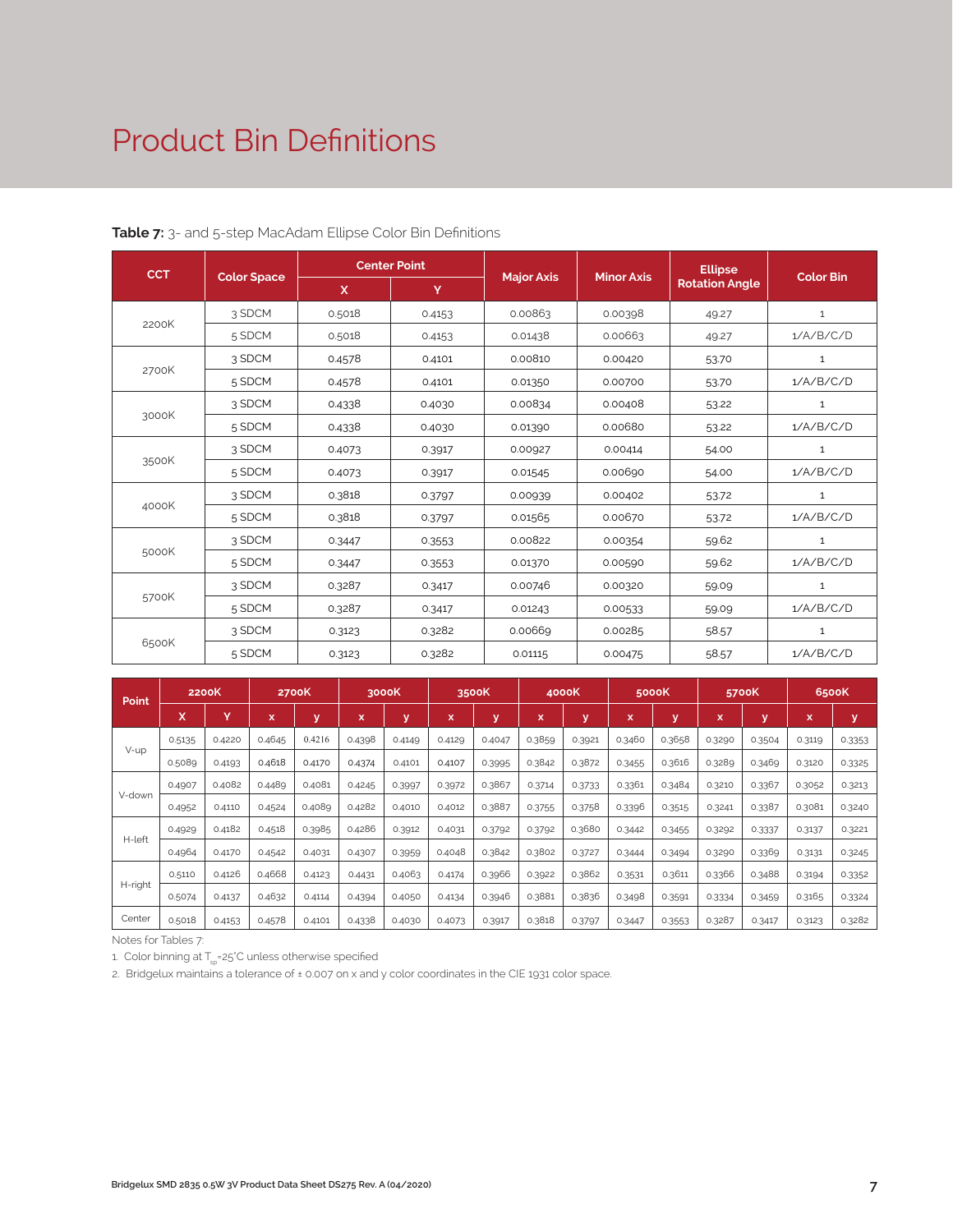### Product Bin Definitions





**x**

**A**

**x**

**x**

**1**

**x**

**1**

**1 A**

**B**

**1**

**B**

**B**

**B**

**D**

**D**

**D**

**D**

 $\mathcal{L}$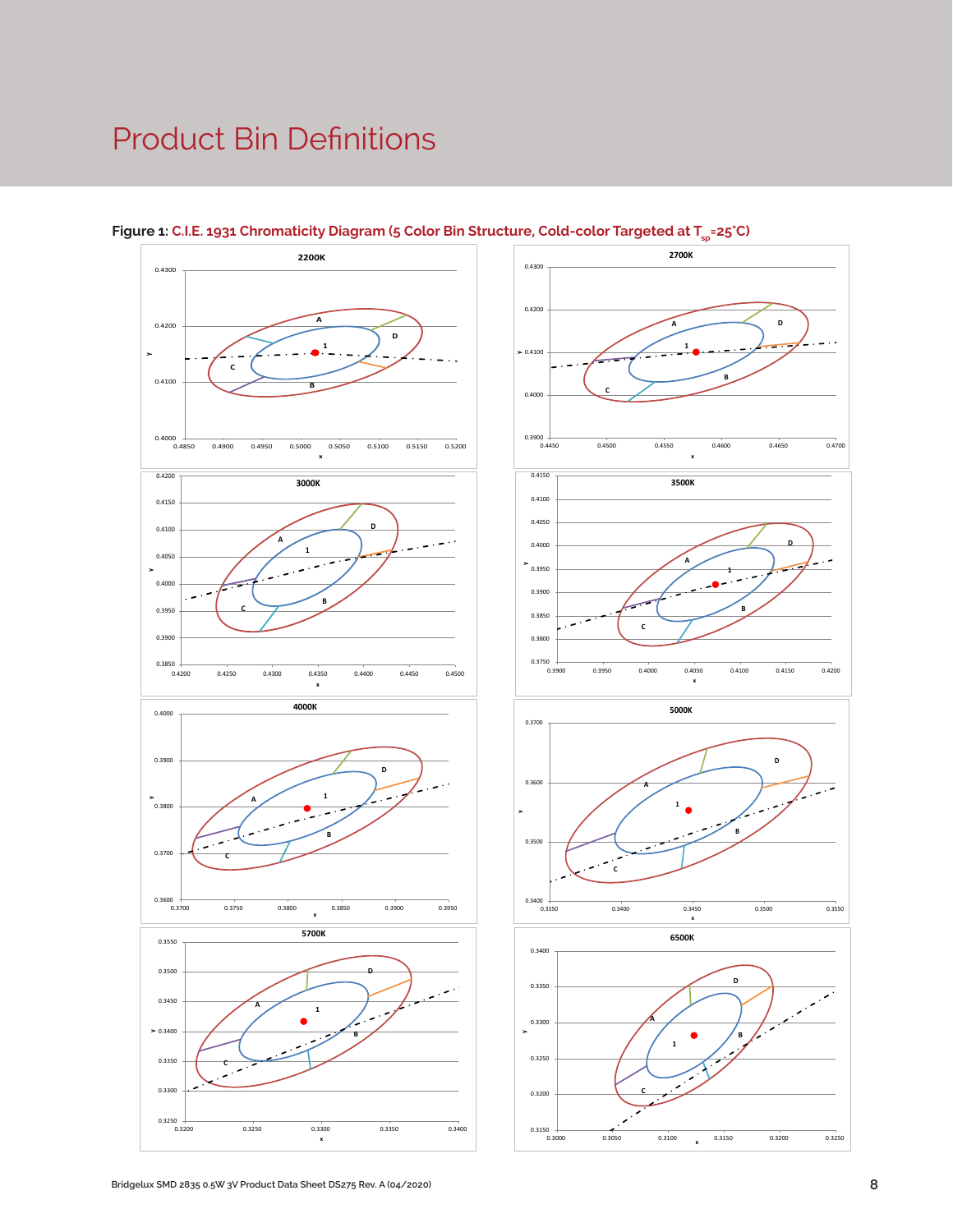### Performance Curves

#### Figure 2: Drive Current vs. Voltage (T<sub>SD</sub>=25°C)



Figure 3: Typical Relative Luminous Flux vs. Drive Current (T<sub>sp</sub>=25°C)



Note for Figure 3:

<sup>1.</sup> Bridgelux does not recommend driving low power LEDs at low currents. Doing so may produce unpredictable results. Pulse width modulation (PWM) is recommended for dimming effects.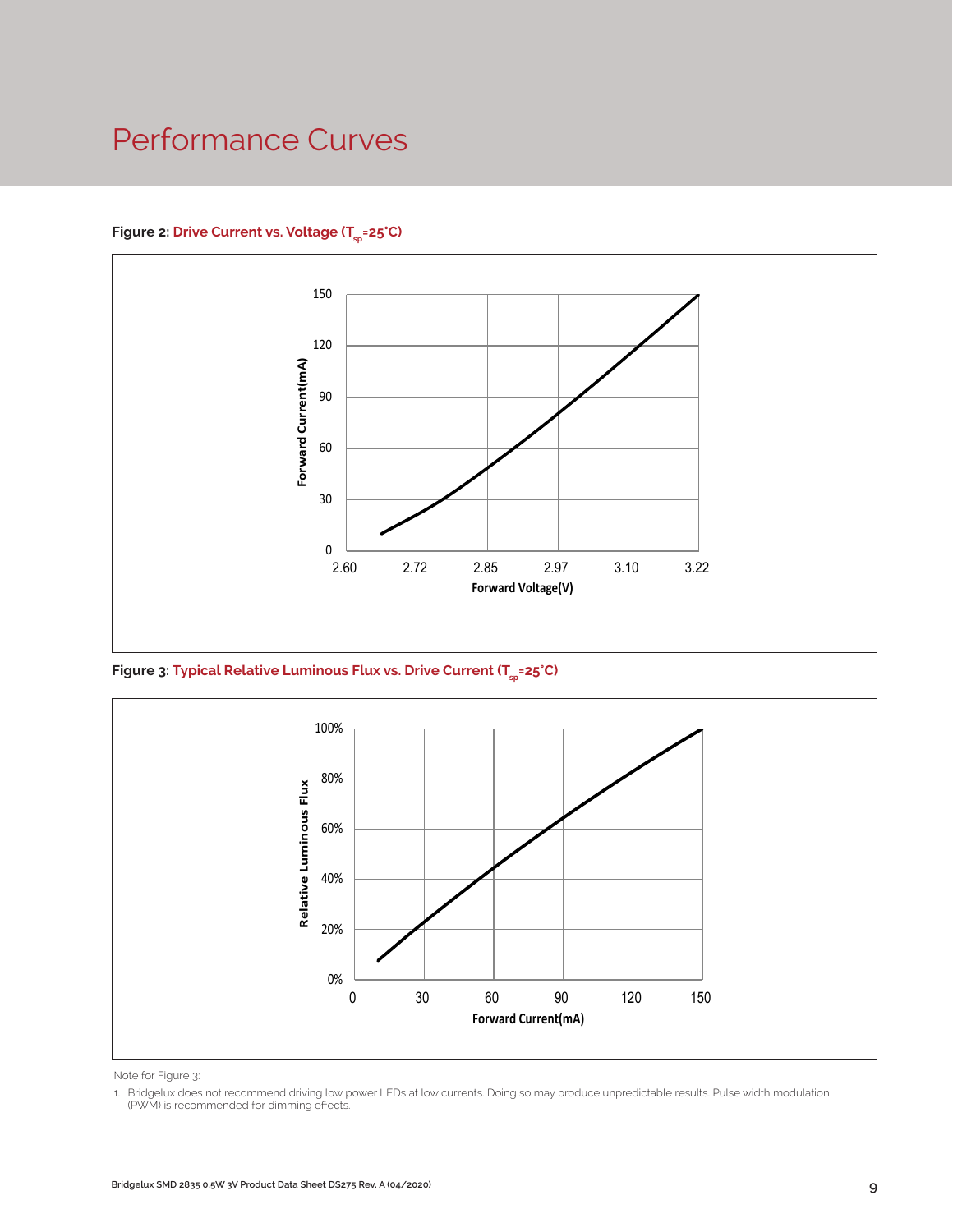### Performance Curves



#### **Figure 4: Typical Relative Flux vs. Solder Point Temperature**

**Figure 5: Typical ccx Shift vs. Solder Point Temperature**



Notes for Figures 4 & 5:

4. For other color SKUs, the shift in color will vary. Please contact your Bridgelux Sales Representative for more information.

<sup>1.</sup> Characteristics shown for warm white based on 3000K and 80 CRI.

<sup>2.</sup> Characteristics shown for neutral white based on 4000K and 80 CRI.

<sup>3.</sup> Characteristics shown for cool white based on 5000K and 80 CRI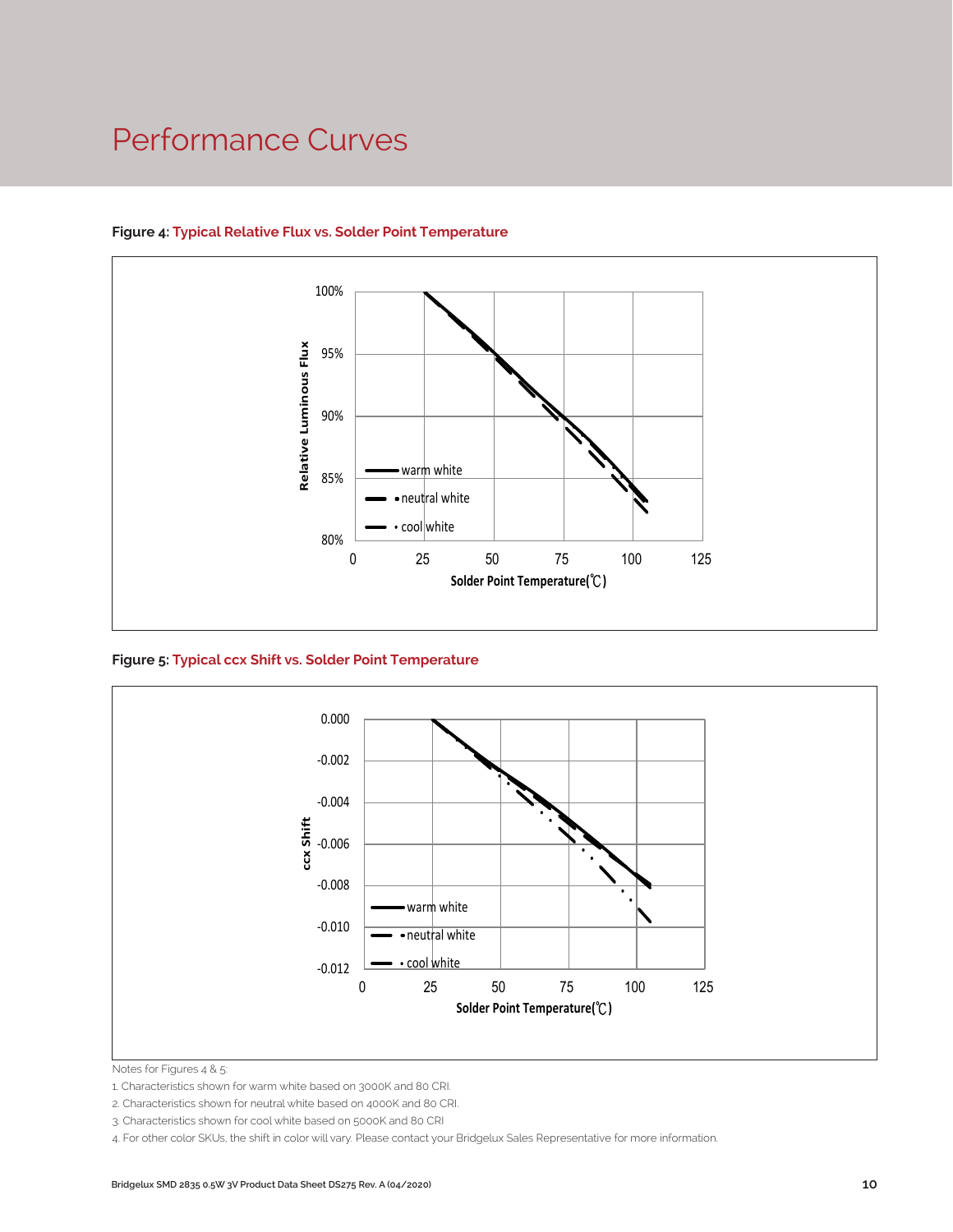### Performance Curves



#### **Figure 6: Typical ccy Shift vs. Solder Point Temperature**

Notes for Figure 6:

1. Characteristics shown for warm white based on 3000K and 80 CRI.

2. Characteristics shown for neutral white based on 4000K and 80 CRI.

3. Characteristics shown for cool white based on 5000K and 80 CRI

CRI.<br>10 CRI.<br>10 CRI.<br>10 Your Bridgelux Sales Representative for more information of the state of the Sales Representative for more information.<br>10 Your Bridgelux Sales Representative for more information.<br>10 Your Bridgelux 4. For other color SKUs, the shift in color will vary. Please contact your Bridgelux Sales Representative for more information.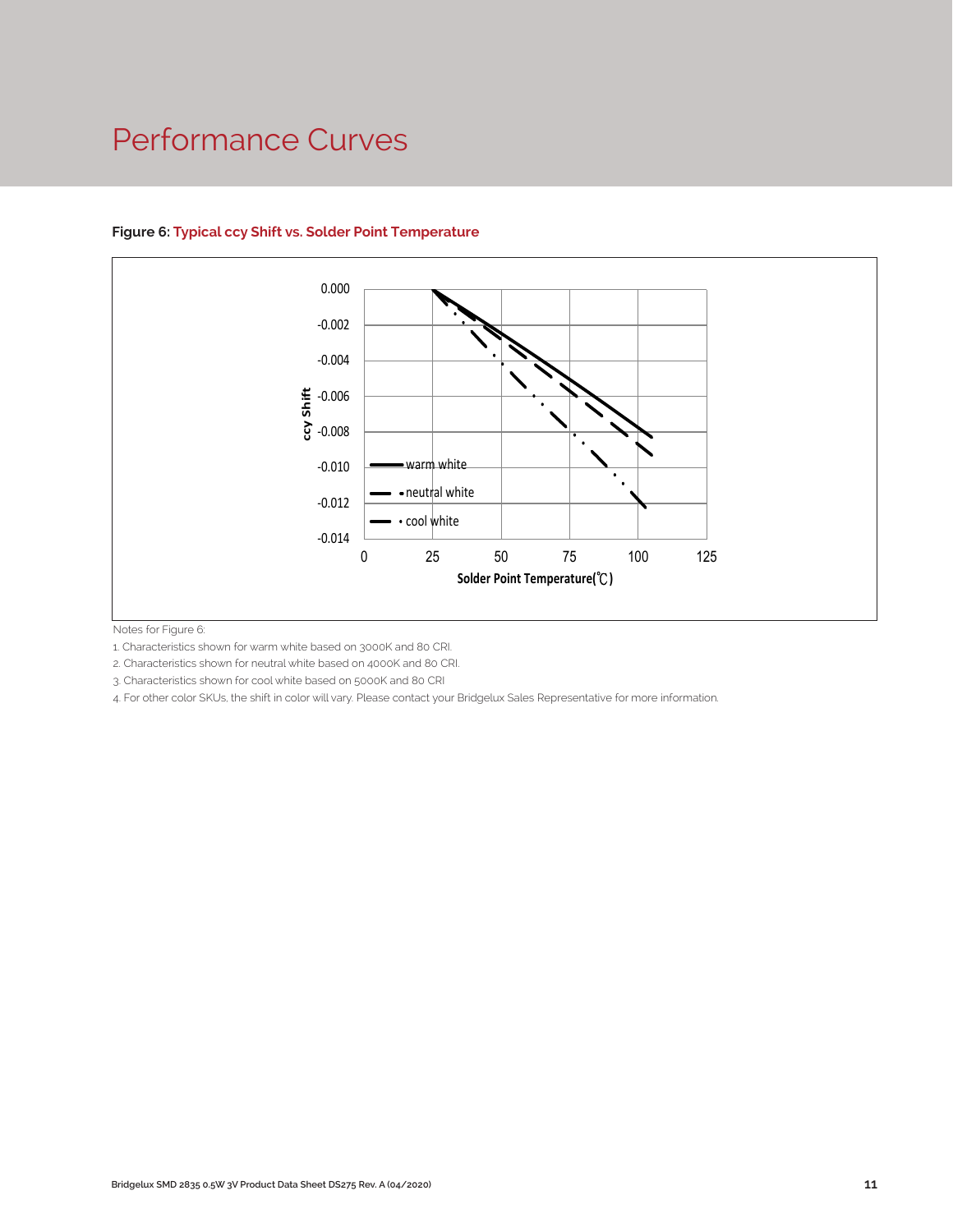### Typical Radiation Pattern



#### Figure 7: Typical Spatial Radiation Pattern at 150mA, T<sub>cn</sub>=25°C

Notes for Figure 7:

1. Typical viewing angle is 120°.

2. The viewing angle is defined as the off axis angle from the centerline where luminous intensity (Iv) is ½ of the peak value.

#### Figure 8: Typical Polar Radiation Pattern at 150mA, T<sub>sp</sub>=25°C

.

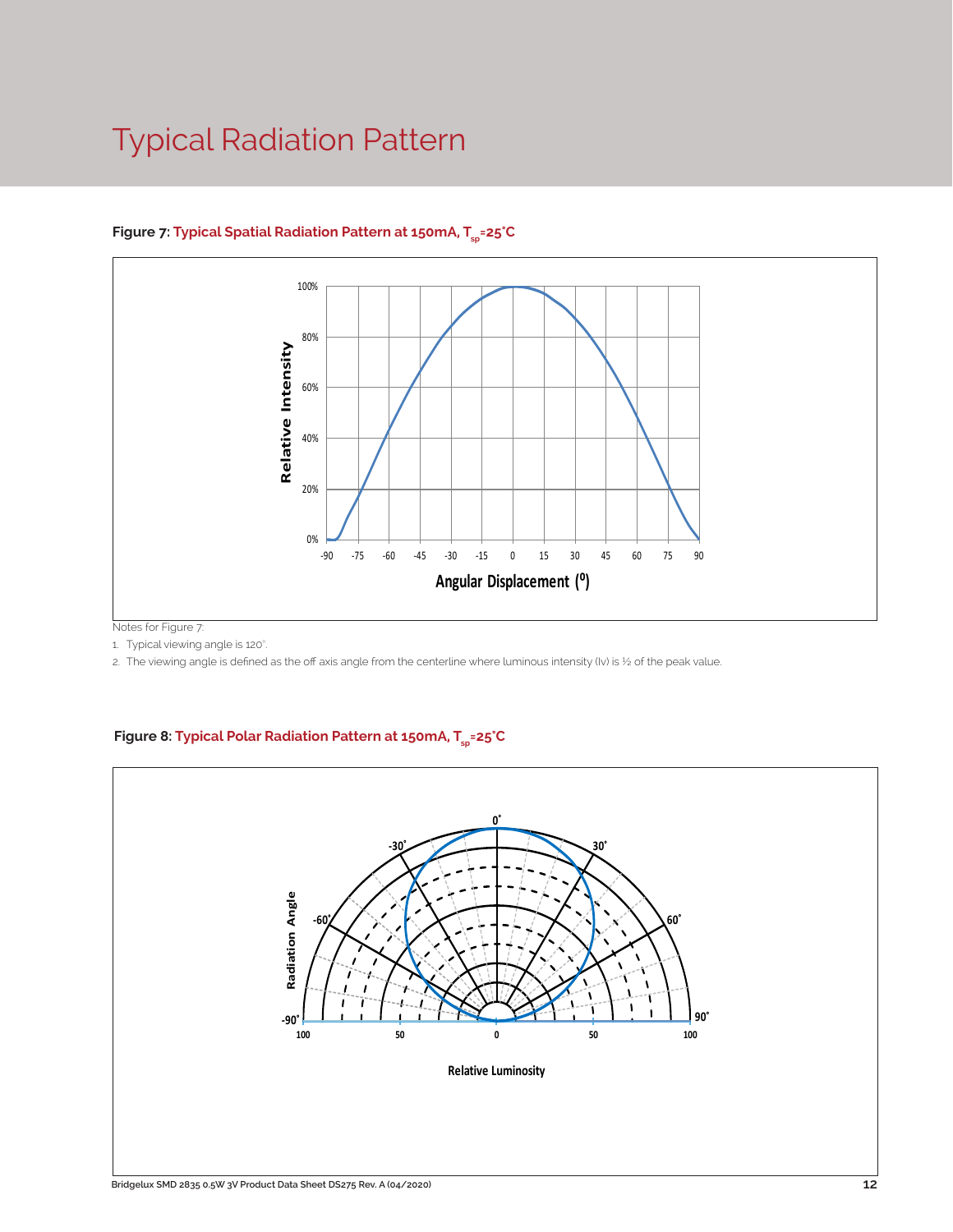# Typical Color Spectrum

#### **Figure 9: Typical Color Spectrum**



Notes for Figure 9:

1. Color spectra measured at nominal current for Tsp = 25°C

2. Color spectra shown for 80 CRI products.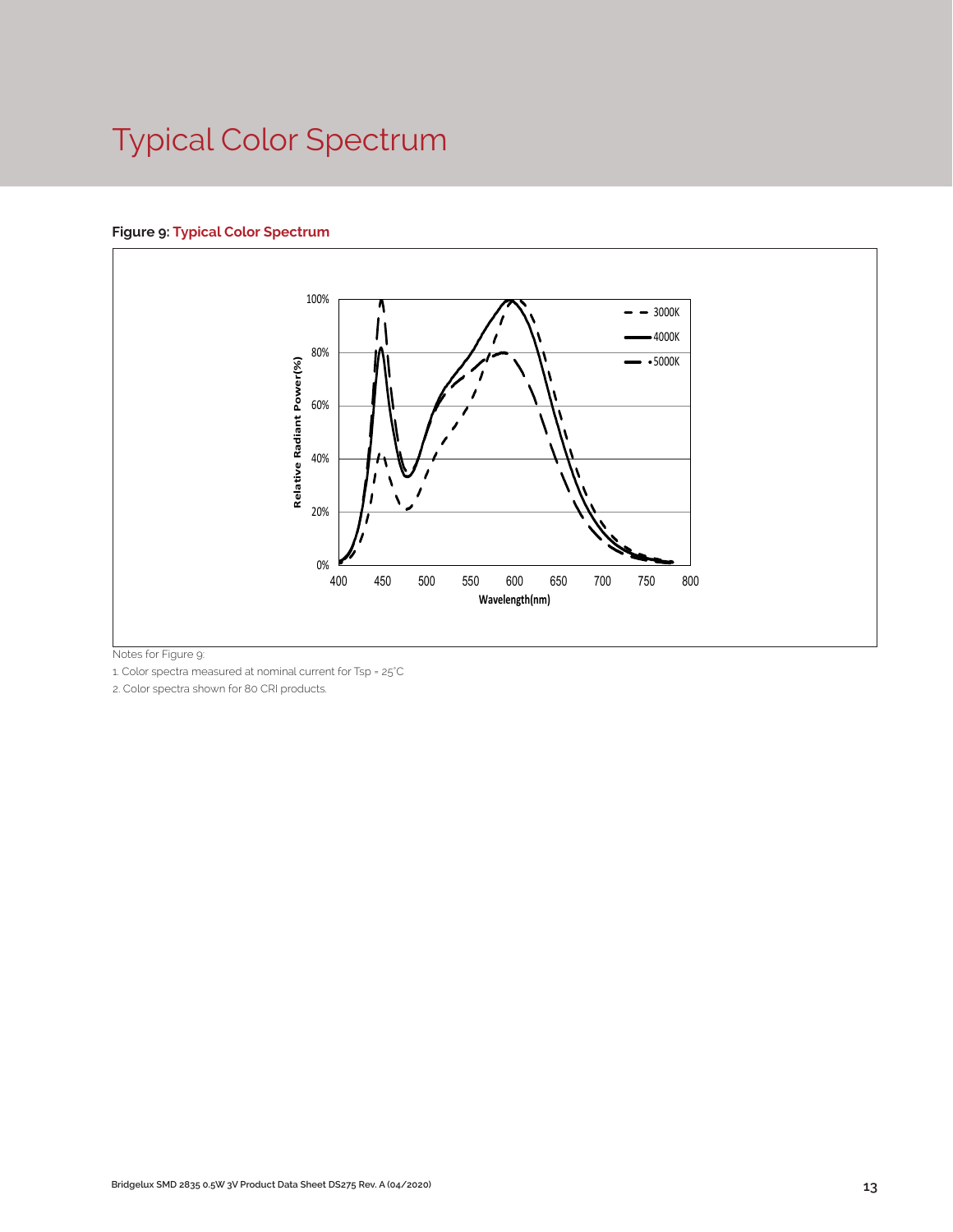### Mechanical Dimensions

#### **Figure 10: Drawing for SMD 2835**



Notes for Figure 10:

1. Drawings are not to scale.

2. Drawing dimensions are in millimeters.

3. Unless otherwise specified, tolerances are ± 0.10mm.

#### Recommended PCB Soldering Pad Pattern

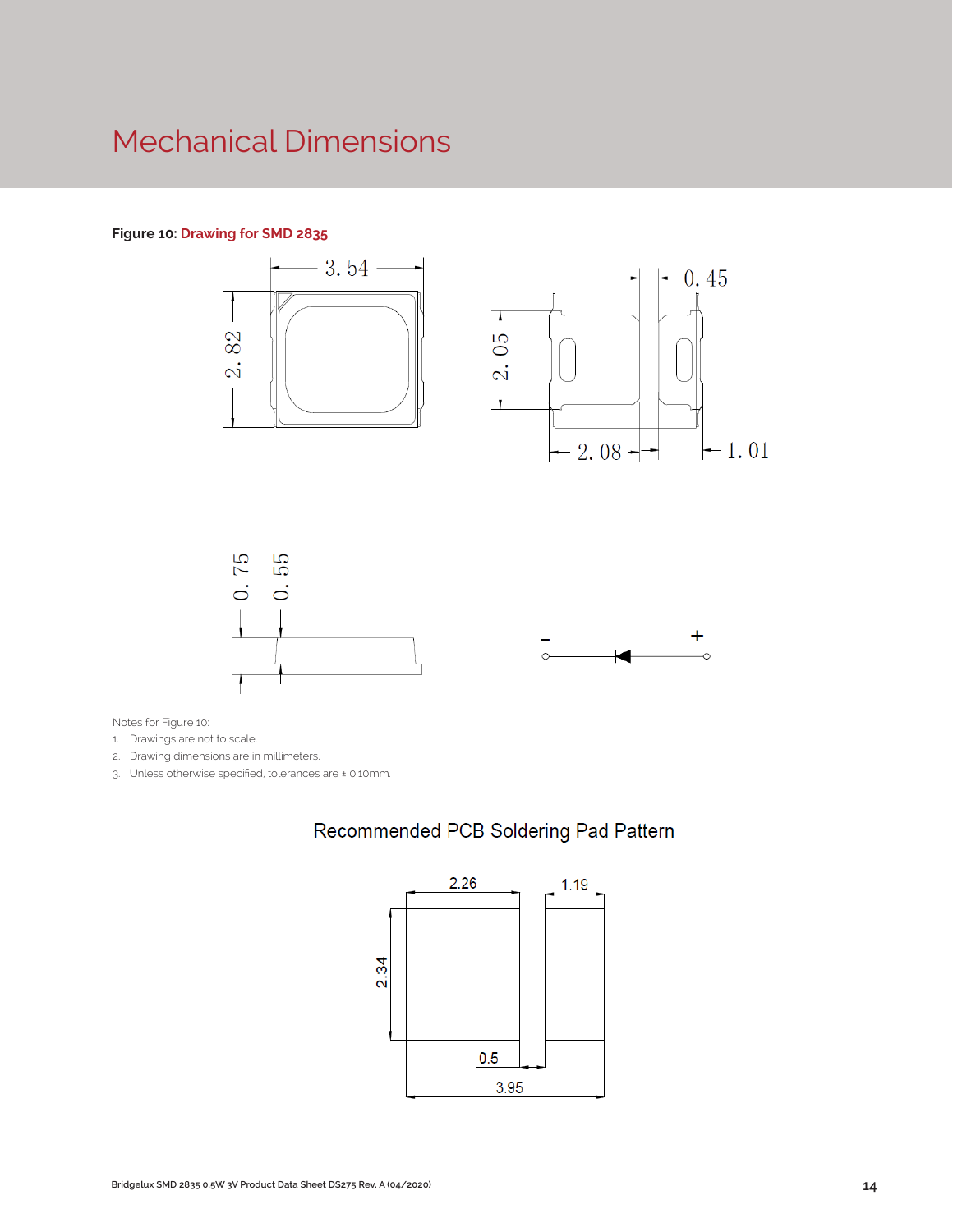# Reliability

#### **Table 8:** Reliability Test Items and Conditions

| No.            | <b>Items</b>                        | Reference<br><b>Standard</b> | <b>Test Conditions</b>                                                                                 | <b>Drive</b><br><b>Current</b> | <b>Test Duration</b> | <b>Units</b><br><b>Failed/Tested</b> |
|----------------|-------------------------------------|------------------------------|--------------------------------------------------------------------------------------------------------|--------------------------------|----------------------|--------------------------------------|
| $\mathbf{1}$   | Moisture/Reflow Sensitivity         | J-STD-020E                   | $T_{\text{cld}}$ = 260°C, 10sec,<br>Precondition: 60°C, 60%RH, 168hr                                   |                                | 3 reflows            | 0/22                                 |
| $\overline{c}$ | Low Temperature Storage             | JESD22-A119                  | $T_a = -40^{\circ}C$                                                                                   | $\overline{\phantom{a}}$       | 1000 hours           | 0/22                                 |
| 3              | High Temperature Storage            | JESD22-A103D                 | $T_a = 100^{\circ}$ C                                                                                  |                                | 1000 hours           | 0/22                                 |
| 4              | Low Temperature Operating Life      | JESD22-A108D                 | $T_s = -40^{\circ}C$                                                                                   |                                | 1000 hours           | 0/22                                 |
| 5              | Temperature Humidity Operating Life | JESD22-A101C                 | $T_{\rm SD} = 85^{\circ}$ C, RH=85%                                                                    | 150 <sub>m</sub> A             | 1000 hours           | 0/22                                 |
| 6              | High Temperature Operating Life     | JESD22-A108D                 | $T_{\rm SD} = 85^{\circ}C$                                                                             | 150 <sub>m</sub> A             | 1000 hours           | 0/22                                 |
| $\overline{7}$ | Power switching                     | IEC62717:2014                | $T_{\rm SD} = 85^{\circ}C$<br>30 sec on, 30 sec off                                                    | 150 <sub>m</sub> A             | 30000 cycles         | 0/22                                 |
| 8              | Thermal Shock                       | JESD22-A106B                 | $T_a = -40^{\circ}C \sim 100^{\circ}C$ ;<br>Dwell: 15min; Transfer: 10sec                              | $\sim$                         | 200 cycles           | 0/22                                 |
| 9              | Temperature Cycle                   | JESD22-A104E                 | $T_a = -40^{\circ}C - 100^{\circ}C$ ;<br>Dwell at extreme temperature: 15min;<br>Ramp rate < 105°C/min |                                | 200 cycles           | 0/22                                 |
| 10             | Electrostatic Discharge             | JS-001-2012                  | HBM, $2KV$ , $1.5k\Omega$ , 100pF,<br>Alternately positive or negative                                 | $\overline{\phantom{a}}$       |                      | 0/22                                 |

#### Passing Criteria

| <b>Item</b>                          | <b>Symbol</b> | <b>Test Condition</b> | <b>Passing Criteria</b> |
|--------------------------------------|---------------|-----------------------|-------------------------|
| Forward Voltage                      |               | 150 <sub>m</sub> A    | ΔVf<10%                 |
| Luminous Flux                        | ۲v            | 150 <sub>m</sub> A    | ΔFν<30%                 |
| <b>Chromaticity Coordinates</b><br>. | (x, y)        | 150 <sub>m</sub> A    | Δu'v'<0.007             |

Notes for Tables 8:

1. Measurements are performed after allowing the LEDs to return to room temperature

2.  $T_{\scriptscriptstyle \rm std}$  : reflow soldering temperature;  $T_{\scriptscriptstyle \rm a}$  : ambient temperature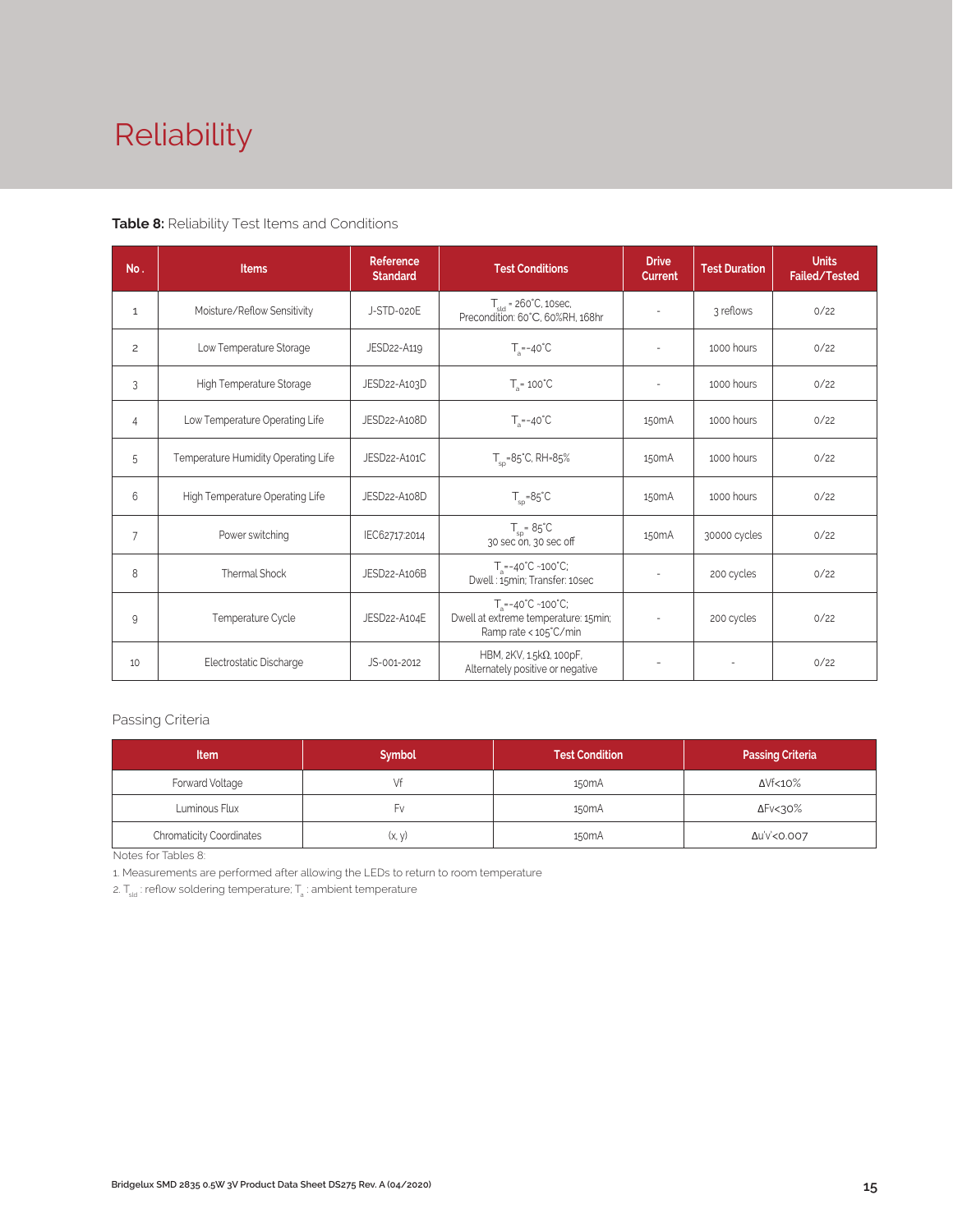### Reflow Characteristics

#### **Figure 11 : Reflow Profile**



| <b>Profile Feature</b>                                                 | <b>Lead Free Assembly</b> |  |  |  |
|------------------------------------------------------------------------|---------------------------|--|--|--|
| Temperature Min. (Ts_min)                                              | $160^{\circ}$ C           |  |  |  |
| Temperature Max. (Ts_max)                                              | $205^{\circ}$ C           |  |  |  |
| Time (ts) from Ts_min to Ts_max                                        | 60-150 seconds            |  |  |  |
| Ramp-Up Rate (TL to Tp)                                                | 3 °C/second               |  |  |  |
| Liquidus Temperature (TL)                                              | 220 °C                    |  |  |  |
| Time (TL) Maintained Above TL                                          | 60-150 seconds            |  |  |  |
| Peak Temp(Tp)                                                          | 260 °C max.               |  |  |  |
| Time (Tp) Within 5 °C of the Specified Classification Temperature (Tc) | 25 seconds max.           |  |  |  |
| Ramp-Down Rate (Tp to TL)                                              | 5 °C/second max.          |  |  |  |
| Time 25 °C to Peak Temperature                                         | 10 minutes max.           |  |  |  |

#### **Figure 12 : Pick and Place**



Note for Figure 12:

1. When using a pick and place machine, choose a nozzle that has a larger diameter than the LED's emitting surface. Using a Pick-and-Place nozzle with a smaller diameter than the size of the LEDs emitting surface will cause damage and may also cause the LED to not illuminate.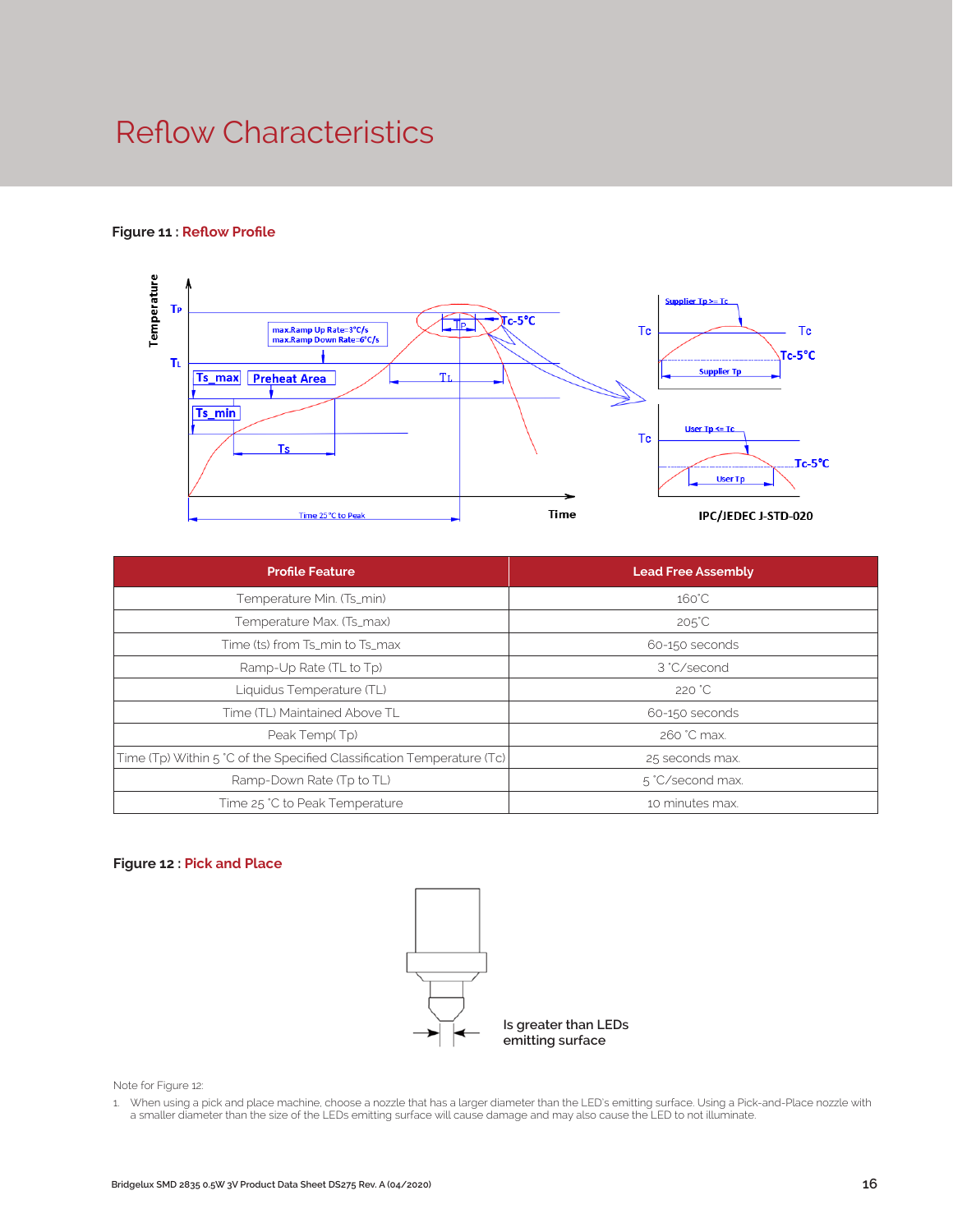### Packaging

#### **Figure 13: Emitter Reel Drawings**



Note for Figure 13:

1. Drawings are not to scale. Drawing dimensions are in millimeters.

#### **Figure 14: Emitter Tape Drawings**





Note for Figure 14:

1. Drawings are not to scale. Drawing dimensions are in millimeters.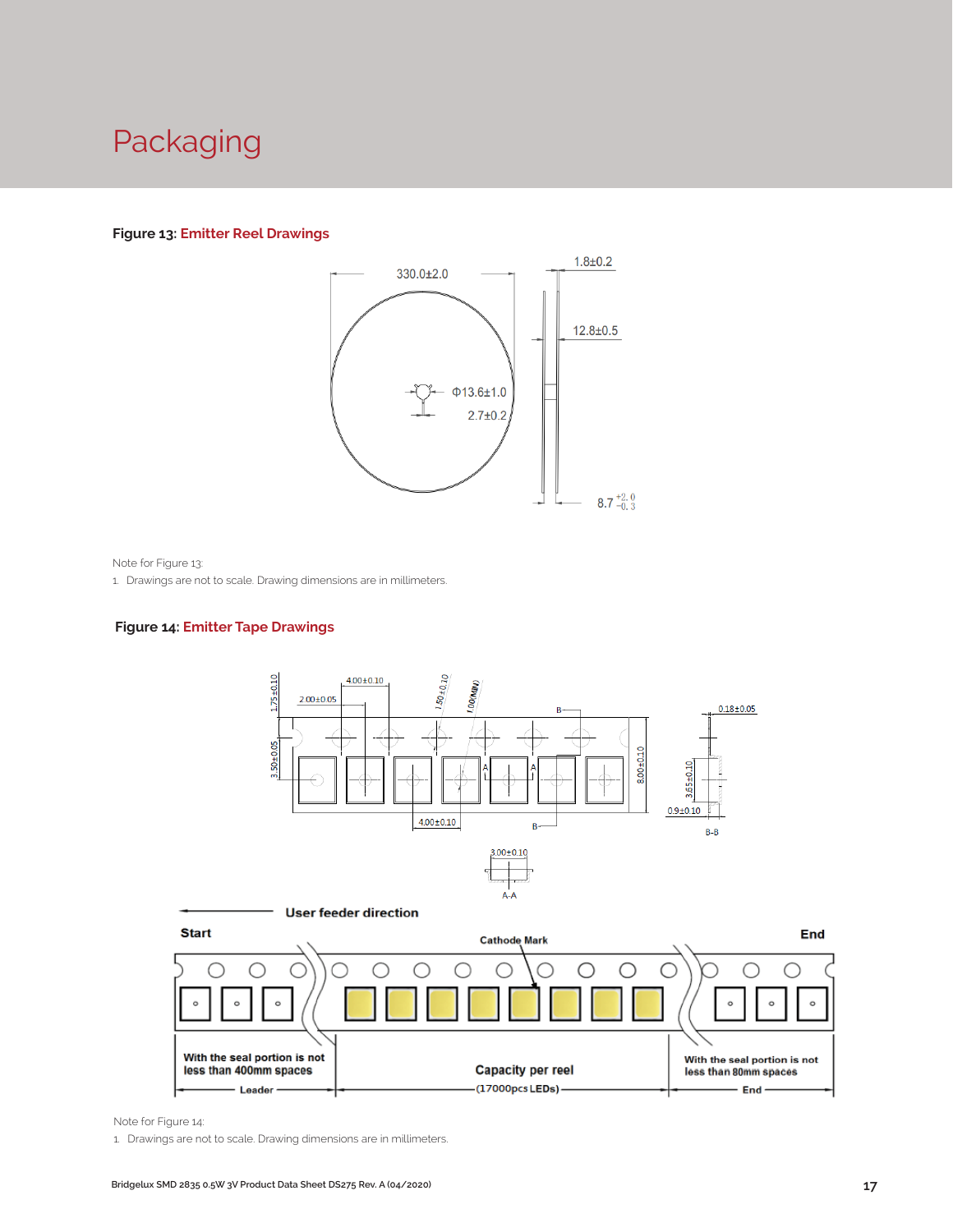# Packaging



#### **Figure 15: Emitter Reel Packaging Drawings**

Note for Figure 15: 1. Drawings are not to scale.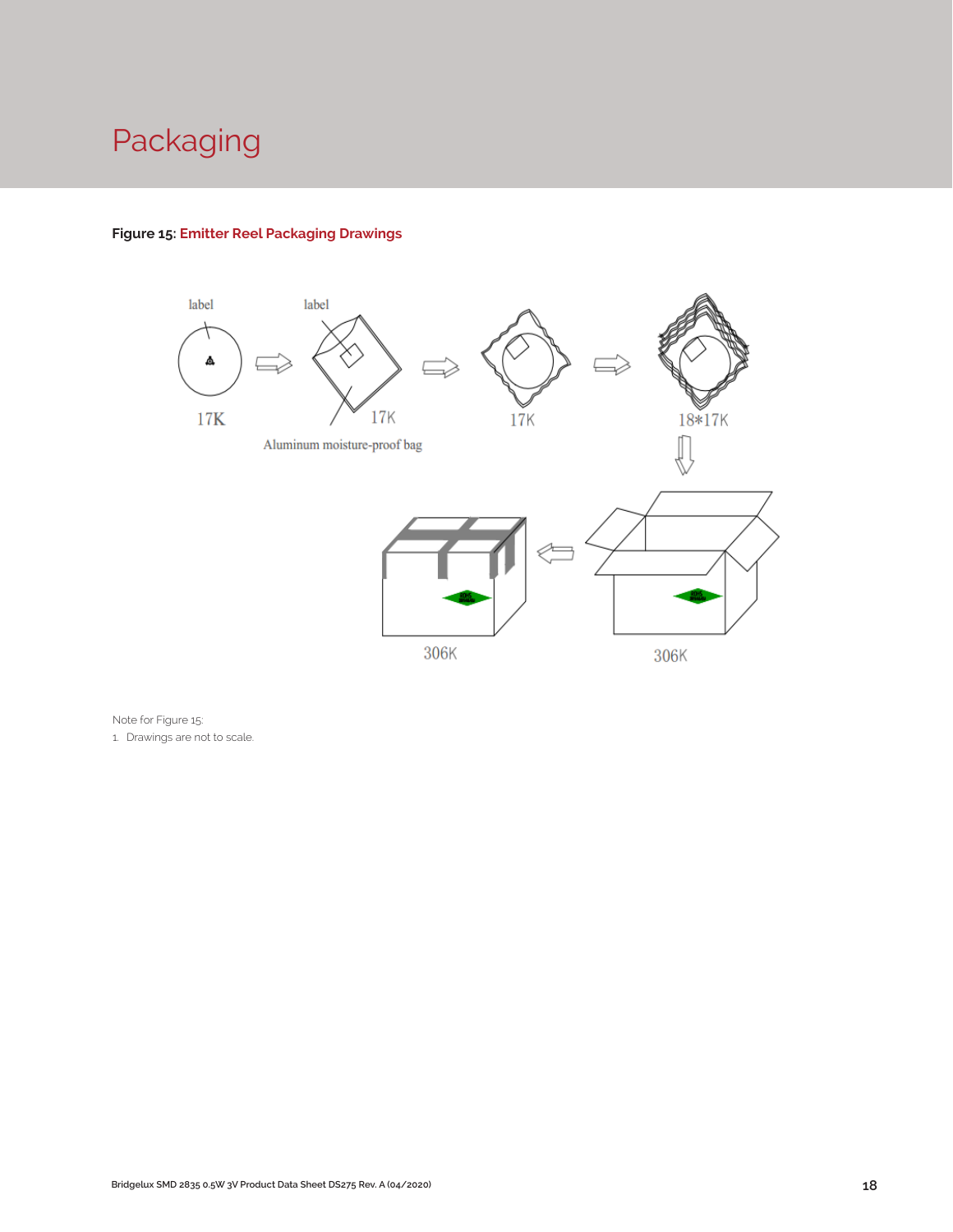# Design Resources

Please contact your Bridgelux sales representative for assistance.

### **Precautions**

#### **CAUTION: CHEMICAL EXPOSURE HAZARD**

Exposure to some chemicals commonly used in luminaire manufacturing and assembly can cause damage to the LED emitter. Please consult Bridgelux Application Note AN51 for additional information.

#### **CAUTION: EYE SAFETY**

Eye safety classification for the use of Bridgelux SMD LED emitter is in accordance with IEC specification EN62471: Photobiological Safety of Lamps and Lamp Systems. SMD LED emitters are classified as Risk Group 1 when operated at or below the maximum drive current. Please use appropriate precautions. It is important that employees working with LEDs are trained to use them safely.

#### **CAUTION: RISK OF BURN**

Do not touch the SMD LED emitter during operation. Allow the emitter to cool for a sufficient period of time before handling. The SMD LED emitter may reach elevated temperatures such that could burn skin when touched.

### **CAUTION**

#### **CONTACT WITH LIGHT EMITTING SURFACE (LES)**

Avoid any contact with the LES. Do not touch the LES of the emitter or apply stress to the LES (yellow phosphor resin area). Contact may cause damage to the emitter

Optics and reflectors must not be mounted in contact with the LES (yellow phosphor resin area).

### Disclaimers

#### **MINOR PRODUCT CHANGE POLICY**

The rigorous qualification testing on products offered by Bridgelux provides performance assurance. Slight cosmetic changes that do not affect form, fit, or function may occur as Bridgelux continues product optimization.

#### **STANDARD TEST CONDITIONS**

Unless otherwise stated, LED emitter testing is performed at the nominal drive current.